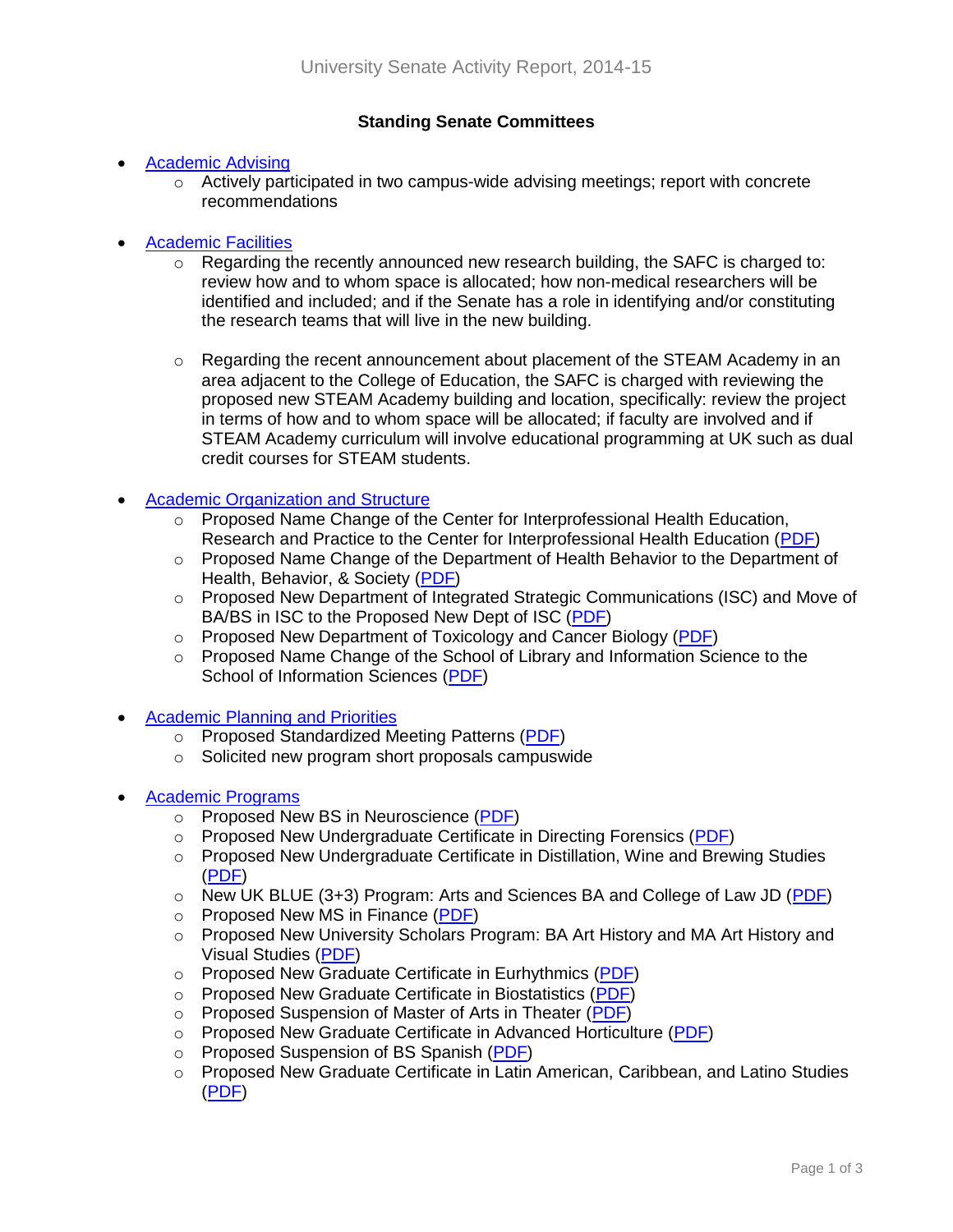- o Proposed New University Scholars Program: BS Agricultural Biotechnology and MS Medical Sciences [\(PDF\)](http://www.uky.edu/Faculty/Senate/curricular_proposals/files/2014-2015/ABT-MSMS%20University%20Scholars_rev.pdf)
- o Proposed New MSEd In Applied Behavior Analysis [\(PDF\)](http://www.uky.edu/Faculty/Senate/curricular_proposals/files/2014-2015/MSEd%20in%20ABA-signed.pdf)
- o Proposed New Undergraduate Certificate in Undergraduate Research in Human Health Sciences [\(PDF\)](http://www.uky.edu/Faculty/Senate/curricular_proposals/files/2014-2015/Research%20in%20Health%20Sciences%20UG%20Certificate%20%28CIP%29.pdf)
- o Proposed New Graduate Certificate in Digital Mapping [\(PDF\)](http://www.uky.edu/Faculty/Senate/curricular_proposals/files/2014-2015/Graduate%20Certificate%20Digital%20Mapping.pdf)
- o Proposed New Masters of Science in Digital Mapping [\(PDF\)](http://www.uky.edu/Faculty/Senate/curricular_proposals/files/2014-2015/MS%20Digital%20Mapping.pdf)
- o Proposed New PhD in Plant Pathology Dual Degree with Universidade Federal de Vicosa (UFV) in Brazil [\(PDF\)](http://www.uky.edu/Faculty/Senate/curricular_proposals/files/2014-2015/Dual%20Degree%20UK%20Plant%20Pathology%20Brazil.pdf)
- o Proposed New BA/BS in Modern and Classical Languages, Literatures, and Cultures [\(PDF\)](http://www.uky.edu/Faculty/Senate/curricular_proposals/files/2014-2015/BA-BS%20Mdrn%20&%20Clsscl%20Langs,%20Lits,%20and%20Cultrs_Complete1.pdf)
- $\circ$  Proposed New Undergraduate Certificate in Geographic Information Systems [\(PDF\)](http://www.uky.edu/Faculty/Senate/curricular_proposals/files/2014-2015/Geographic%20Information%20Systems%20GIS.pdf)
- o Proposed New Graduate Certificate in Inclusive Education [\(PDF\)](http://www.uky.edu/Faculty/Senate/curricular_proposals/files/2014-2015/Graduate%20Certificate%20in%20Inclusive%20Education-signed.pdf)
- o Proposed New Graduate Certificate in Health Coaching
- [Admissions and Academic Standards](http://www.uky.edu/Faculty/Senate/committees_councils/standing_committees/admissions_academic_standards.htm)
	- o Proposed Change to College of Law Admissions Policy [\(PDF\)](http://www.uky.edu/Faculty/Senate/curricular_proposals/files/2014-2015/Admissions%20Policy%20BA-JD%20proposal.pdf)
	- $\circ$  Proposed Change to BS Nursing Admissions Change (Early Admission) [\(PDF\)](http://www.uky.edu/Faculty/Senate/curricular_proposals/files/2014-2015/BSN%20Program-change%20%28spring%202015%29.pdf)
	- o Proposed Revision to Doctoral Time Extension Policy [\(PDF\)](http://www.uky.edu/Faculty/Senate/curricular_proposals/files/2014-2015/DoctoralTimeExtension-Policy-0924.pdf)
	- o College of Health Sciences Proposed Student Appeals Policy [\(PDF\)](http://www.uky.edu/Faculty/Senate/curricular_proposals/files/2014-2015/CHS%20Student%20Appeals%20Process.pdf)
	- o Doctoral Committee Composition Change [\(PDF\)](http://www.uky.edu/Faculty/Senate/curricular_proposals/files/2014-2015/Change%20in%20Doctoral%20Committee%20Composition.pdf)
	- o Final Examination Enrollment Policy for Masters Students [\(PDF\)](http://www.uky.edu/Faculty/Senate/curricular_proposals/files/2014-2015/Change%20in%20master%27s%20final%20examination%20enrollment.pdf)
- **•** [Admissions Advisory](http://www.uky.edu/Faculty/Senate/committees_councils/standing_committees/admissions_advisory.htm)
- [Disability Accommodation and Compliance](http://www.uky.edu/Faculty/Senate/committees_councils/standing_committees/disability_accommod_compliance.htm)
- [Distance Learning and e-Learning](http://www.uky.edu/Faculty/Senate/committees_councils/standing_committees/e-Learning.htm)
- **[Institutional Finances and Resource Allocation](http://www.uky.edu/Faculty/Senate/committees_councils/standing_committees/institutional_finances_resource_allocation.htm)** 
	- o Submitted report with concrete recommendations
- [Library](http://www.uky.edu/Faculty/Senate/committees_councils/standing_committees/library.htm)
- [Research and Graduate Education](http://www.uky.edu/Faculty/Senate/committees_councils/standing_committees/research.htm)
	- $\circ$  Involved in the Graduate School's research project on graduate education
- [Retroactive Withdrawals](http://www.uky.edu/Faculty/Senate/committees_councils/standing_committees/retroactive_withdrawals.htm)

| Type                                 | <b>Approved</b> | <b>Denied</b> | <b>Total</b> |
|--------------------------------------|-----------------|---------------|--------------|
| Medical                              | 47              | 5             | 52           |
| Financial                            | 3               |               | 3            |
| Personal                             | 19              |               | 19           |
| Family                               | 3               |               | 3            |
| Learning<br><b>Disability</b>        | 9               |               | 9            |
| <b>Total Reviewed</b><br>$(2014-15)$ | 81              | 5             | 86           |

#### • [Rules and Elections](http://www.uky.edu/Faculty/Senate/committees_councils/standing_committees/rules_elections.htm)

- $\circ$  Updated SC on a grade change problem in a health care college and college registrars who report to the dean and not the University Registrar
- $\circ$  At the request of the Student Government Association, reviewed and amended select sections of *Senate Rules* (*SR*) Section 6 ("Academic Offenses and Procedures) to improve clarity and fairness